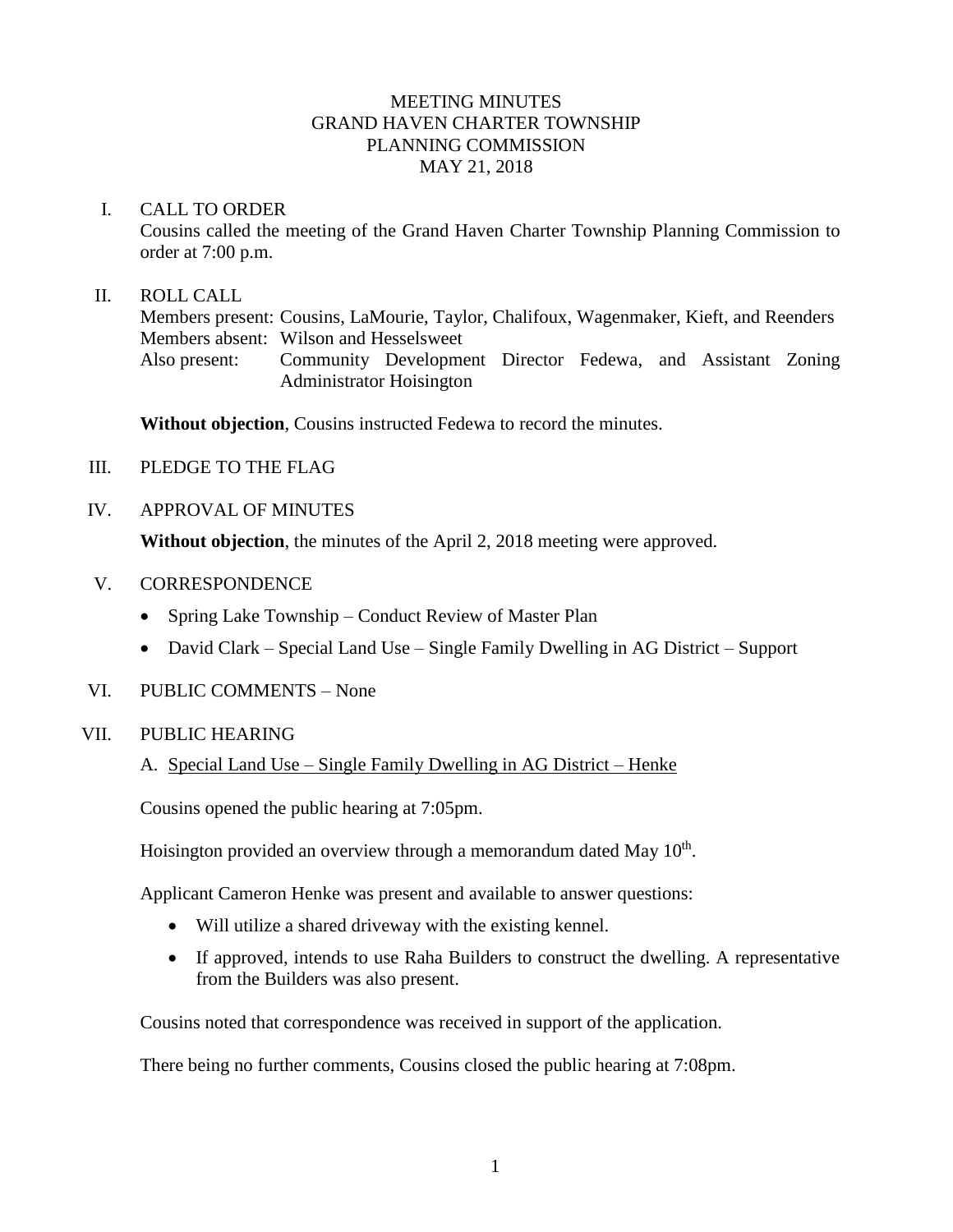## VIII. OLD BUSINESS

### A. Special Land Use – Single Family Dwelling in AG District – Henke

The application was discussed by the Commissioners and focused on:

- Questioned if the existing driveway for the kennel was on the adjacent property.
	- o Staff indicated that whole section of property is all owned by the same family, so if the driveway crosses the property line it is of no consequence at this point in time. Additionally, the kennel, and its driveway, have been in place for many years and would be considered legally nonconforming at this point. Further, the proposed shared driveway would occur within the boundary lines of the subject property, and not increase the nonconforming status.

**Motion** by Wagenmaker, supported by Reenders, to **approve** the Special Land Use application to allow a Single Family Dwelling in the AG District for property located at 17063 Lake Michigan Drive, based on the application meeting applicable requirements and standards set forth by the Grand Haven Charter Township Zoning Ordinance. The motion is subject to, and incorporates, the following report. **Which motion carried unanimously.**

#### REPORT – SPECIAL LAND USE – SINGLE FAMILY DWELLING IN AG DISTRICT – HENKE

- 1. This approval is based on the affirmative findings that each of the following standards has been fulfilled:
	- A. The proposed use is consistent with, and promotes the intent and purpose of this Ordinance.
	- B. The proposed use is of such location, size, density, and character as to be compatible with adjacent uses of land and the orderly development of the district in which situated and of adjacent districts.
	- C. The proposed use does not have a substantially detrimental effect upon, nor substantially impair the value of, neighborhood property.
	- D. The proposed use is reasonably compatible with the natural environment of the subject premises and adjacent premises.
	- E. The proposed use does not unduly interfere with provision of adequate light or air, nor overcrowd land or cause a severe concentration of population.
	- F. The proposed use does not interfere or unduly burden water supply facilities, sewage collection and disposal systems, park and recreational facilities, and other public services.
	- G. The proposed use is such that traffic to, from, and on the premises and the assembly of persons relation to such use will not be hazardous, or inconvenient to the neighborhood, nor unduly conflict with the normal traffic of the neighborhood, considering, among other things: safe and convenient routes for pedestrian traffic, particularly of children, the relationship of the proposed use to main thoroughfares and to streets and intersections, and the general character and intensity of the existing and potential development of the neighborhood.
	- H. The proposed use is consistent with the health, safety, and welfare of the Township.
- 2. The application meets the site plan review standards of Section 23.06 of the Zoning Ordinance. Specifically, the Planning Commission finds as follows: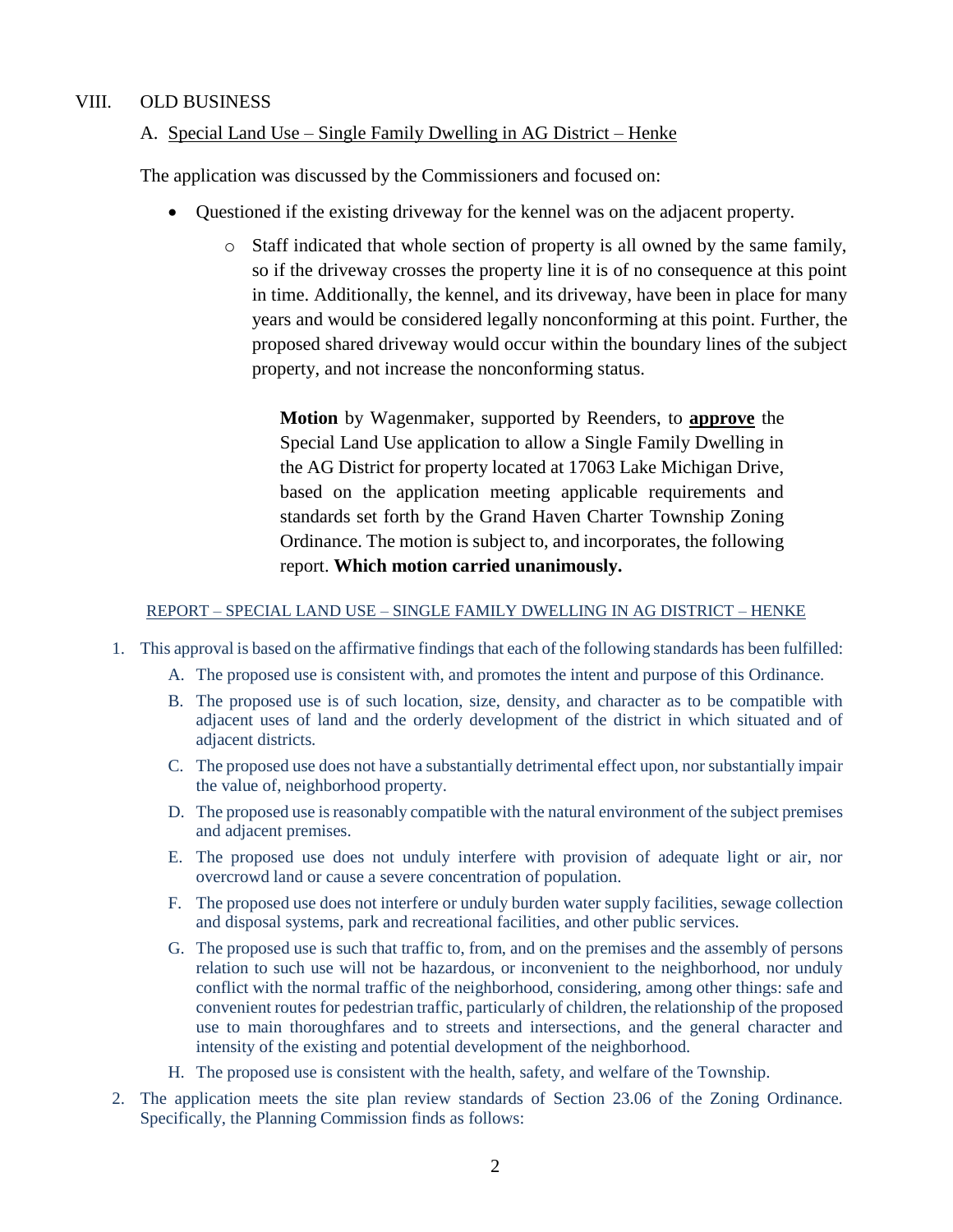- A. The uses proposed will not adversely affect the public health, safety, or welfare. Uses and structures located on the site take into account topography, size of the property, the uses on adjoining property and the relationship and size of buildings to the site.
- B. The site will be developed so as not to impede the normal and orderly development or improvement of surrounding property for uses permitted in this ordinance.
- C. Safe, convenient, uncontested, and well defined vehicular and pedestrian circulation is provided for ingress/egress points and within the site. Drives, streets and other circulation routes are designed to promote safe and efficient traffic operations within the site and at ingress/egress points.
- D. The arrangement of public or private vehicular and pedestrian connections to existing or planned streets in the area are planned to provide a safe and efficient circulation system for traffic within the township.
- E. Removal or alterations of significant natural features are restricted to those areas which are reasonably necessary to develop the site in accordance with the requirements of this Ordinance. The Planning Commission has required that landscaping, buffers, and/or greenbelts be preserved and/or provided to ensure that proposed uses will be adequately buffered from one another and from surrounding public and private property.
- F. Areas of natural drainage such as swales, wetlands, ponds, or swamps are protected and preserved insofar as practical in their natural state to provide areas for natural habitat, preserve drainage patterns and maintain the natural characteristics of the land.
- G. The site plan provides reasonable visual and sound privacy for all dwelling units located therein and adjacent thereto. Landscaping shall be used, as appropriate, to accomplish these purposes.
- H. All buildings and groups of buildings are arranged so as to permit necessary emergency vehicle access as requested by the fire department.
- I. All streets and driveways are developed in accordance with the Ottawa County Road Commission specifications, as appropriate.
- J. Appropriate measures have been taken to ensure that removal of surface waters will not adversely affect neighboring properties or the public storm drainage system. Provisions have been made to accommodate storm water, prevent erosion and the formation of dust.
- K. Exterior lighting is arranged so that it is deflected away from adjacent properties and so it does not interfere with the vision of motorists along adjacent streets, and consists of sharp cut-off fixtures.
- L. All loading and unloading areas and outside storage areas, including areas for the storage of trash, which face or are visible from residential districts or public streets, are screened.
- M. Entrances and exits are provided at appropriate locations so as to maximize the convenience and safety for persons entering or leaving the site.
- N. The site plans conform to all applicable requirements of County, State, Federal, and Township statutes and ordinances.
- O. The general purposes and spirit of this Ordinance and the Master Plan of the Township are maintained.

#### IX. NEW BUSINESS

#### A. Pre-Application Presentation – Millhouse Bayou Condos PUD

Fedewa provided an overview of the proposed development in a memorandum dated May  $17<sup>th</sup>$ .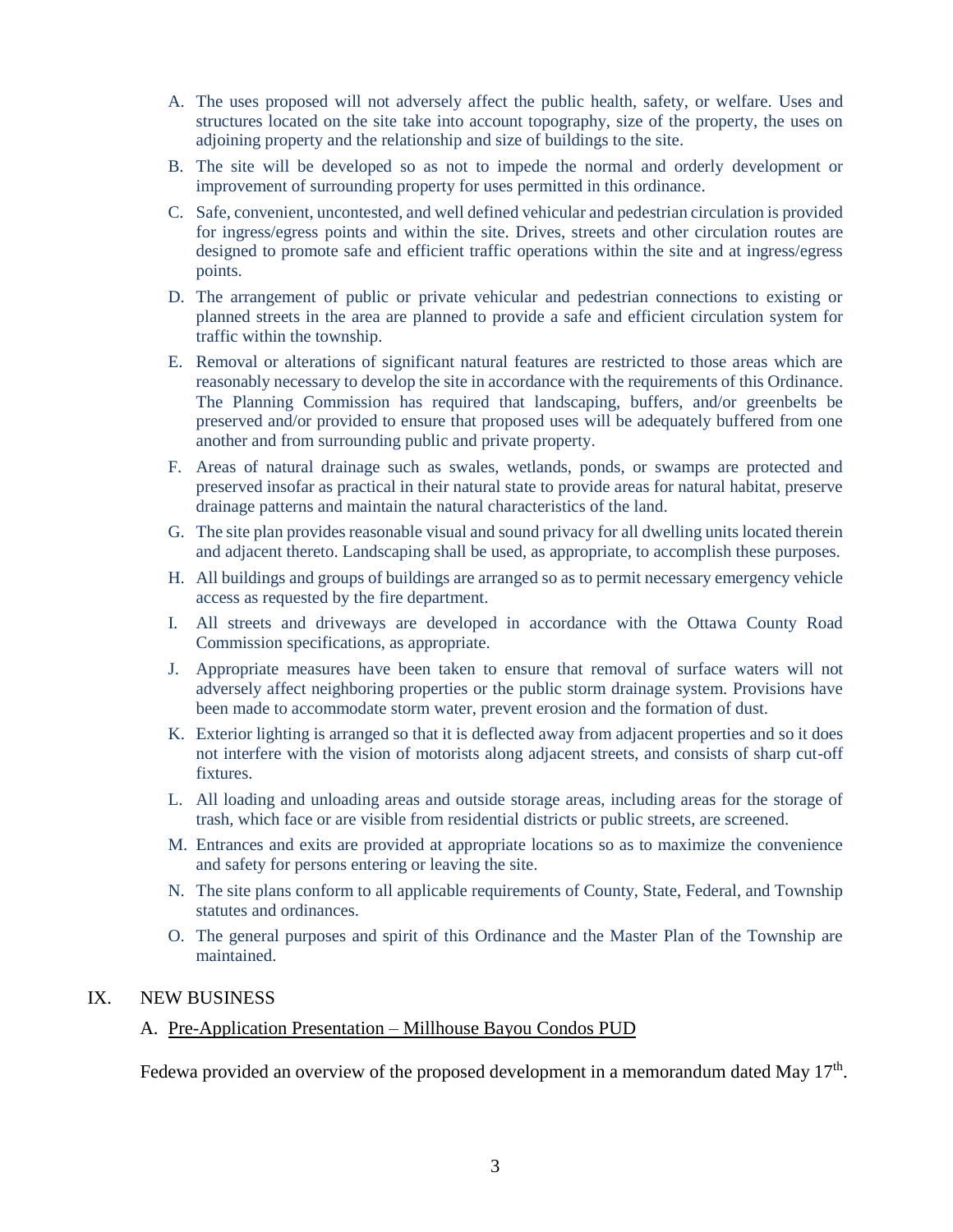The developer, Mike Bosgraaf, and project engineer, Nolan Miller, were present and available to answer questions:

- Has built many condominium projects before.
- Confirmed the easement along the east property line to Bignell Drive is both a utility, and ingress/egress easement. Thus, there is an opportunity for a second point of access if there are more than 24-units.
- Has performed some legal research, and believes ownership of the bottomlands belongs to the property owner.
- Intends to construct the condos at 2-feet above Base Flood Elevation, which would include the 9-foot tall walkout basement.
- Units along the water would have walkout basements, and the others would be "viewouts."
- Does not anticipate allowing access to the bayou waterfront, and will keep in a natural state.
- Estimated price per condo ranges from \$350,000 \$400,000.
- Condo floor area is likely to range from  $1,200$  sqft  $-1,500$  sqft depending if certain addon options are requested such as a sunroom. The basements would provide additional square footage as well.
- Believes a previous owner of the property excavated into the bayou to increase its size and have more waterfrontage.
- Proposing a sidewalk along one side of the street, similar to the Stonewater condos.
- Does not anticipate adding additional off-street parking because the width of the road is so wide, which will allow cars to park along the edge of the road; and the driveway depth will allow multiple vehicles to park and not overhang the sidewalk.
- Noted a deceleration taper will be required for the main entrance. Cognizant of not allowing the taper to encroach onto adjacent properties.

The Commissioners discussed the following:

- Inquired how the developer would address construction near the floodplain considering the Township has joined the FEMA Community Rating System program.
- Inquired if additional parking, aside from the driveways, is going to be provided for visitors to use.
- Regarding the existing house, it would be preferred to relocate the existing driveway onto the new road, but can see practical difficulties with the garage placement.